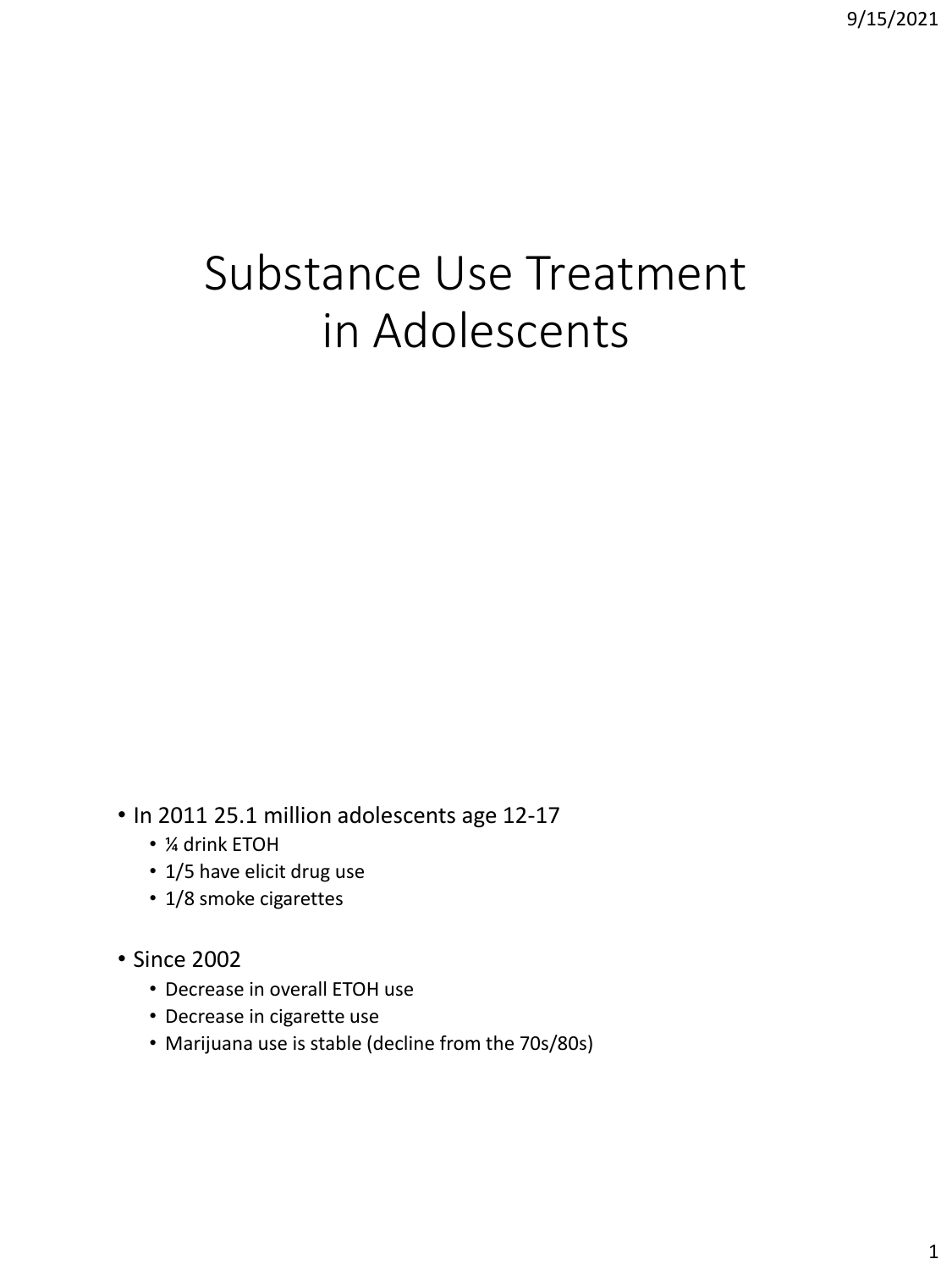### Contributions to Adolescent Substance Use

- Peer Usage
- Family Environment
	- Violence
	- Abuse
	- Mental illness
	- Drug use in the household
- Comorbid depression/anxiety/adhd

## Predisposition/Vulnerability to Addiction

- Stress physical/emotional abuse
- Impulsiveness/aggression
- Early use
	- 15% of adolescent who have been "drunk" by age 14 have adult abuse/dependence (compared to 2% who have first "drunk" at age 21
	- 25% who abuse prescriptions by age 13 evolve to adult abuse/dependence
- Genetics
- Prenatal exposure
- Lack of parental monitoring
- Drug using Peers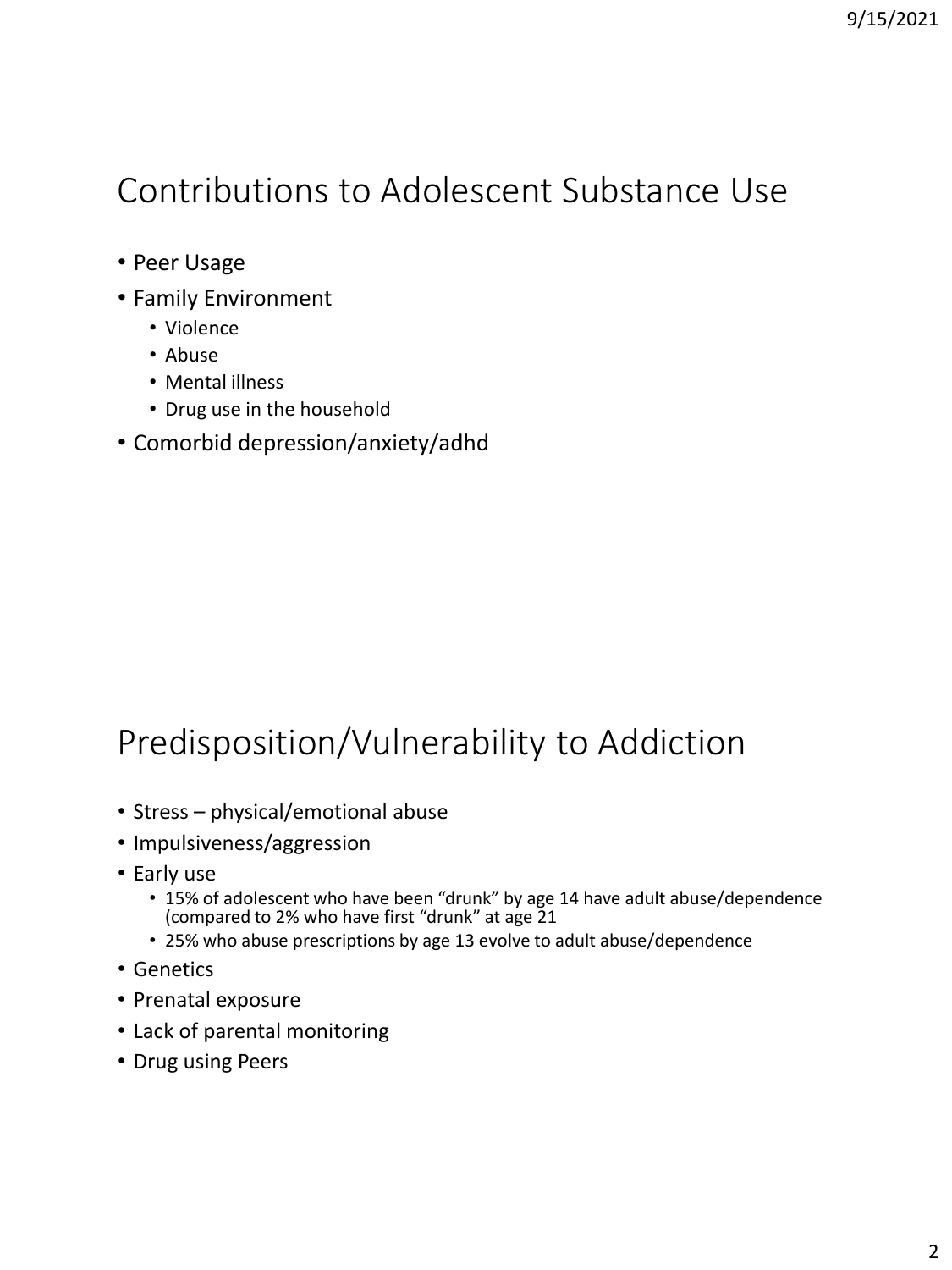#### Consequences

- Chronic MJ use in adolescents decrease in IQ points even after sobriety
- Adolescent who use less tolerance and withdrawl less likely to receive treatment
- Only 10% of adolescents who need treatment receive services

### Adolescent Drugs of Abuse

- Marijuana 36.4%
- Amphetamines (most common Adderall) 8.7%
- Synthetic MJ 7.6%
- Painkillers 7.1 %
- Cough Medications 5 %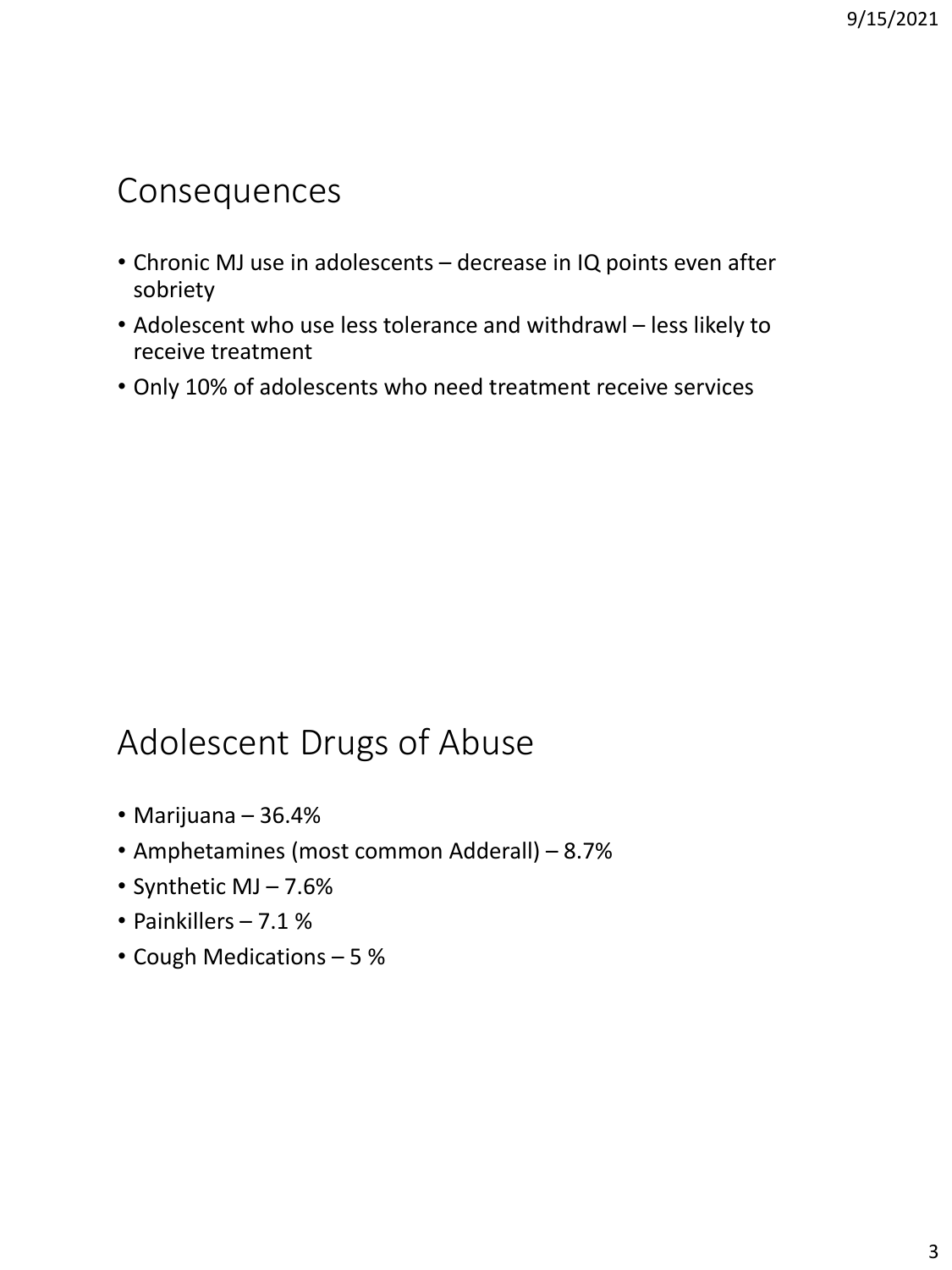### SAMHSA Recommendations

- Identify and Treat Substance use ASAP
- ANY drug use is a concern
- Screen drug/MJ/tobacco use annually
- External pressures (family/court) help with treatment compliance involuntary treatment can still be effective
- Taylor treatment to needs of adolescent/treat the whole person • Medical, psychological, social, housing, school, legal
- Behavioral Therapies are the most effective • Skill building, incentives, problem solving, interpersonal therapies
- Treat comorbid conditions
- Identify suicide risk/violence
- Monitor Drug Use
- Adequate Treatment Duration (3 months)
- Screen for STD

#### Effective Treatment

- Brief Strategic Family Therapy
- Family Behavior Therapy
- Functional Family Therapy
- Multidimensional Family Therapy
- Multisystemic Therapy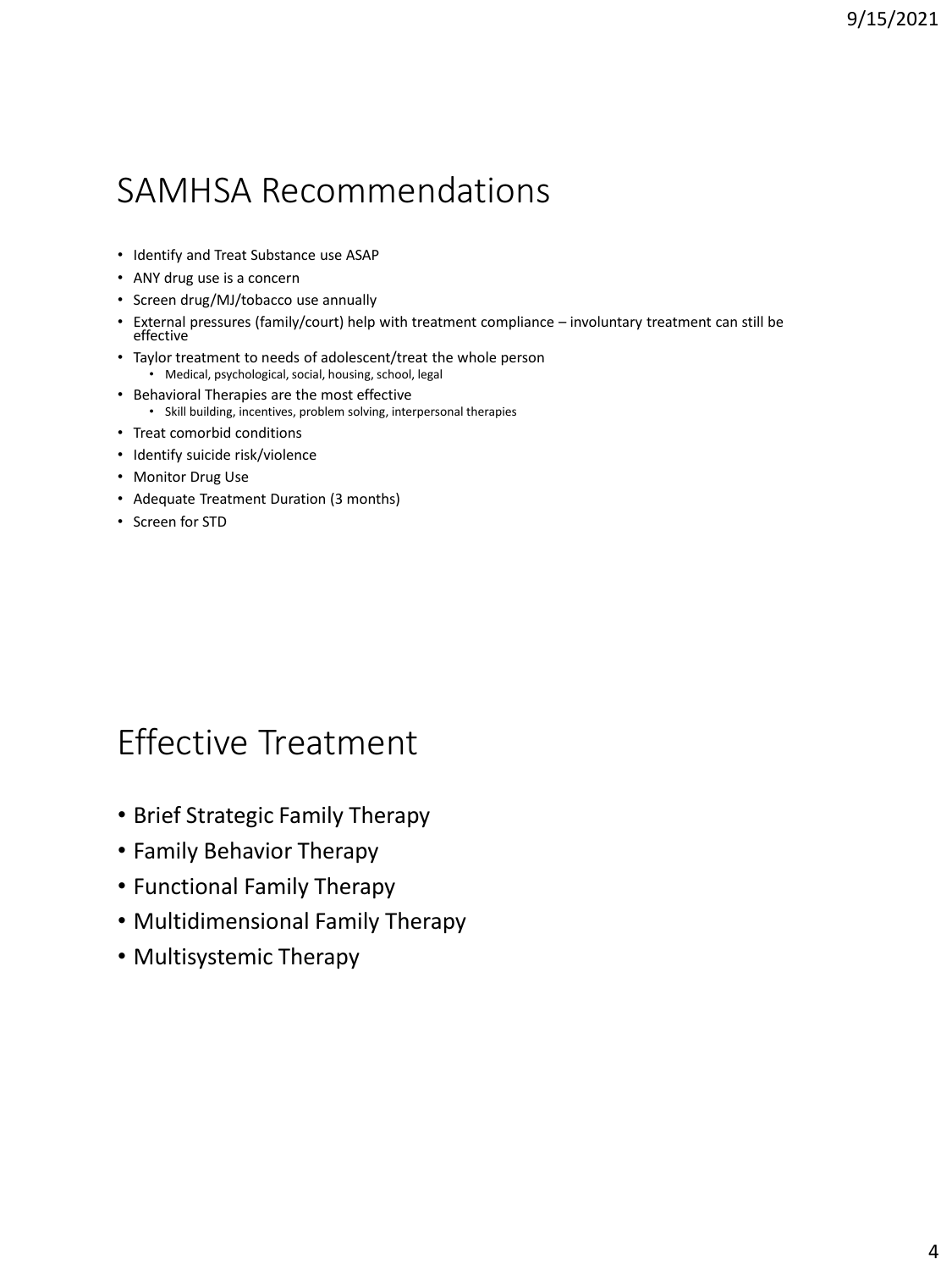### Medication Assisted Treatment

- THERE ARE NO FDA APPROVED TREATMENTS FOR ADOLESCENTS
- Marijuana
	- NAC 1200 mg BID plus contingency management in 2 studies in adolescents
- Opioid Use Disorder
	- Buprenorphine
		- Decreases craving and withdrawl to improve sobriety
		- 2 positive studies in adolescents
	- Methadone
		- Some states have allowance for 16-18 year olds. 2 failed treatment and adult consent
	- Naltrexone

#### **MAT**

- Alcohol
	- Acamprosate
	- Disulfram
	- Naltrexone

#### Nicotine

- Buproprion
- Nicotine Replacement
- Varencline